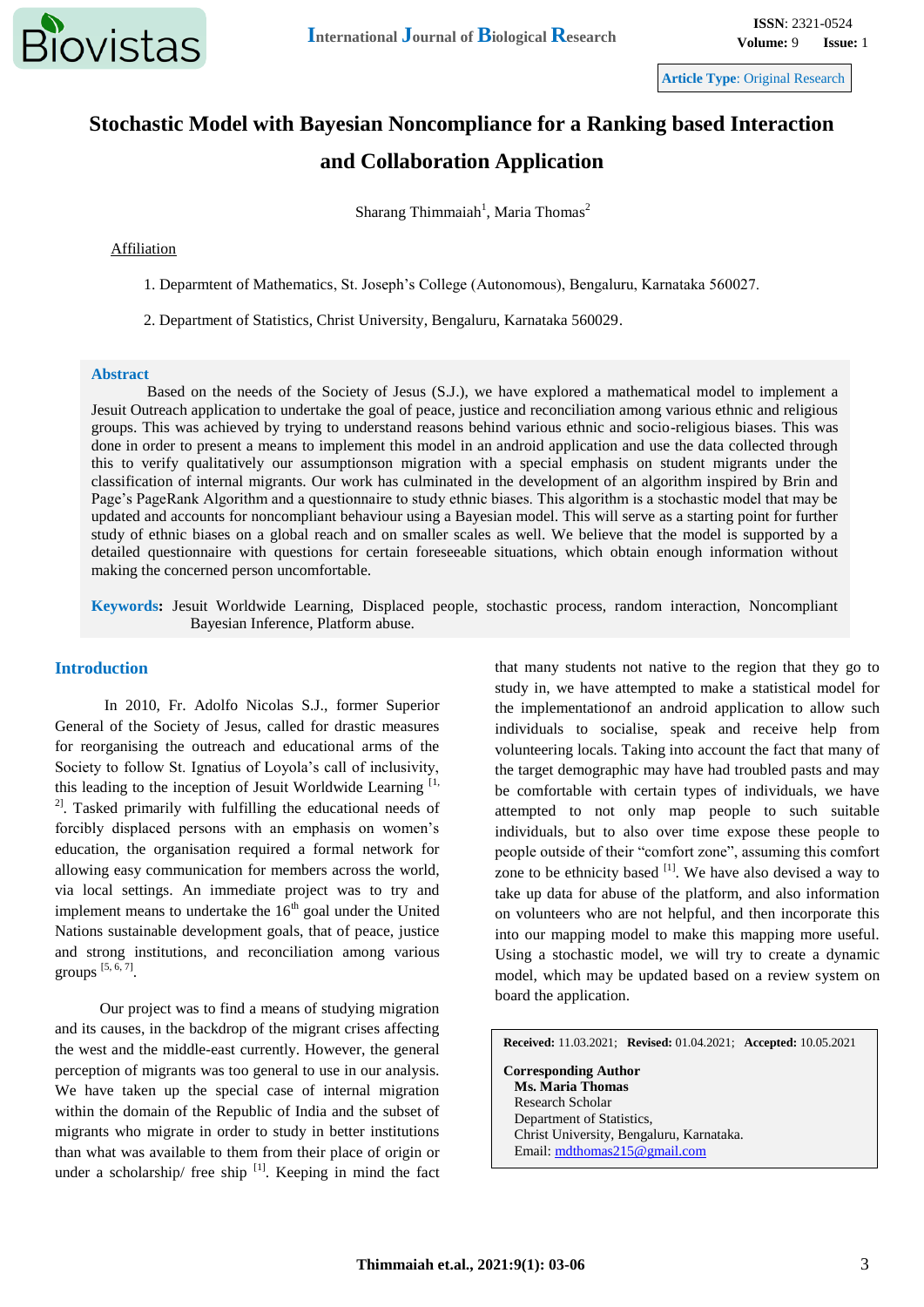## **Materials And Methods**

#### **Tools for modelling the problem**

A questionnaire was designed to collect data from users on the platform to be used as a prior for further analysis. Constant reviews and other platform misuse is to be recorded an incorporated into the model to generate a relevant posterior. Based on the original data given, certain ranks are to be computed. A personal rank, an educational rank and a rank based on behaviour on the platform will be computed. A stratified population will be first studied and ways to interconnect them will be studied.

Based on the original data, we can determine useful information that can be divided into:

- 1. Personal and educational data
- 2. Data on migration
- 3. Data based on platform behaviour

Using these we can determine whether or not to map a certain individual to another individual based on personal (not updated frequently), educational (moderate frequency) and platform behaviour datasets (updated frequently) via the inferential model.

#### **Mathematical Model**

The mathematical model of our project draws heavily on the PageRank algorithm by Brin and Page. For this we try to create a model of the user of the app.

#### Random Interaction Model:

We draw heavily from PageRank's random surfer model, with a few notable exceptions. Like PageRank, we assume that the person in question will randomly select a person in his/her recommendations, and that we can rank people based on common interests. However, unlike PageRank, we are not assuming an equal likelihood for all persons in the recommendations and will use personal information given to determine bias towards a particular set of individuals and try to integrate it into the model.

Brin and Page noted that simply mapping intensity alone does not give good results. However it could be still used as an indicator for the algorithm. A larger mapping intensity could mean more importance.

We define Primary rank of an individual  $u$  as  $R_u$  to be :

$$
R(u) = c \sum_{v \in B(u)} \frac{R(v)}{N(r)} + cR_i(u)
$$

Where *c* is a normalisation constant, such that  $|R(u)|=1$  <sup>[3]</sup> and *N(r)* is the number of pages that *r* links to.

We then define a matrix  $A = [a_{uv}]$ 

 $a_{\mathit{uv}}$ ={  $\frac{1}{\mathit{N(u)}}$  if  $\mathit{ulinkstov}$ 

0, otherwise

then **A** is a Markov matrix and **R** is a probability density vector of the population, and upon multiple iterations we get,

*R=c***A***R*

therefore *R* is an eigenvector of A with eigenvalue of  $\frac{1}{c}$ 

Abuse ranking is also found as:

$$
Ab(u)=c\sum_{v\in B(u)}\frac{m(u,v)}{N(v)}
$$

 $m(u, v) = \{1, \text{ if reported abuse with respect to this individual}$ 

0, otherwise

Also, complement is given by  $Ab'(u)=1$ - $Ab(u)$ 

Large values of *R* and *Ab*' indicate a larger ranking in the recommendations and converse also holds.

Our Markov matrix is given by

#### **A-Ab'+E**

where E is a supplementary matrix describing the ethnic linkings that are based on documented ethno-religious or social conflicts. This new matrix, when normalised with respect to rows, will act as a Markov matrix whose eigenvectors will describe the general perception to a particular individual given initial conditions. The reason we use a Markov matrix is to allow us to determine the probability of one person, in a certain set of iterations, being mapped to another person in the population. This stochastic process is best understood in matrix form, as a transformation from a default probability density vector to the system's state probability density vector.

 For ensuring people are not segregated based on ethnic differences in our model, **E** was scaled by (1-γ), where γ is a time dependent function

## **γ:t→[0,1]**

where " $\gamma$ " is a function that will allow users to gradually move away from a ethnic based mapping system to a more open minded space. As γ→1, **E** becomes insignificant and can be left out after this happens.

A drawback of this is that we cannot ensure noncompliant behaviour. To solve this, we looked at work done by Imbens and Rubin [**4**] . Assuming that noncompliance is absolute for the dataset, we have two probability density vectors to represent both:  $[\delta_{ij}]_{1\times n}$  represents absolute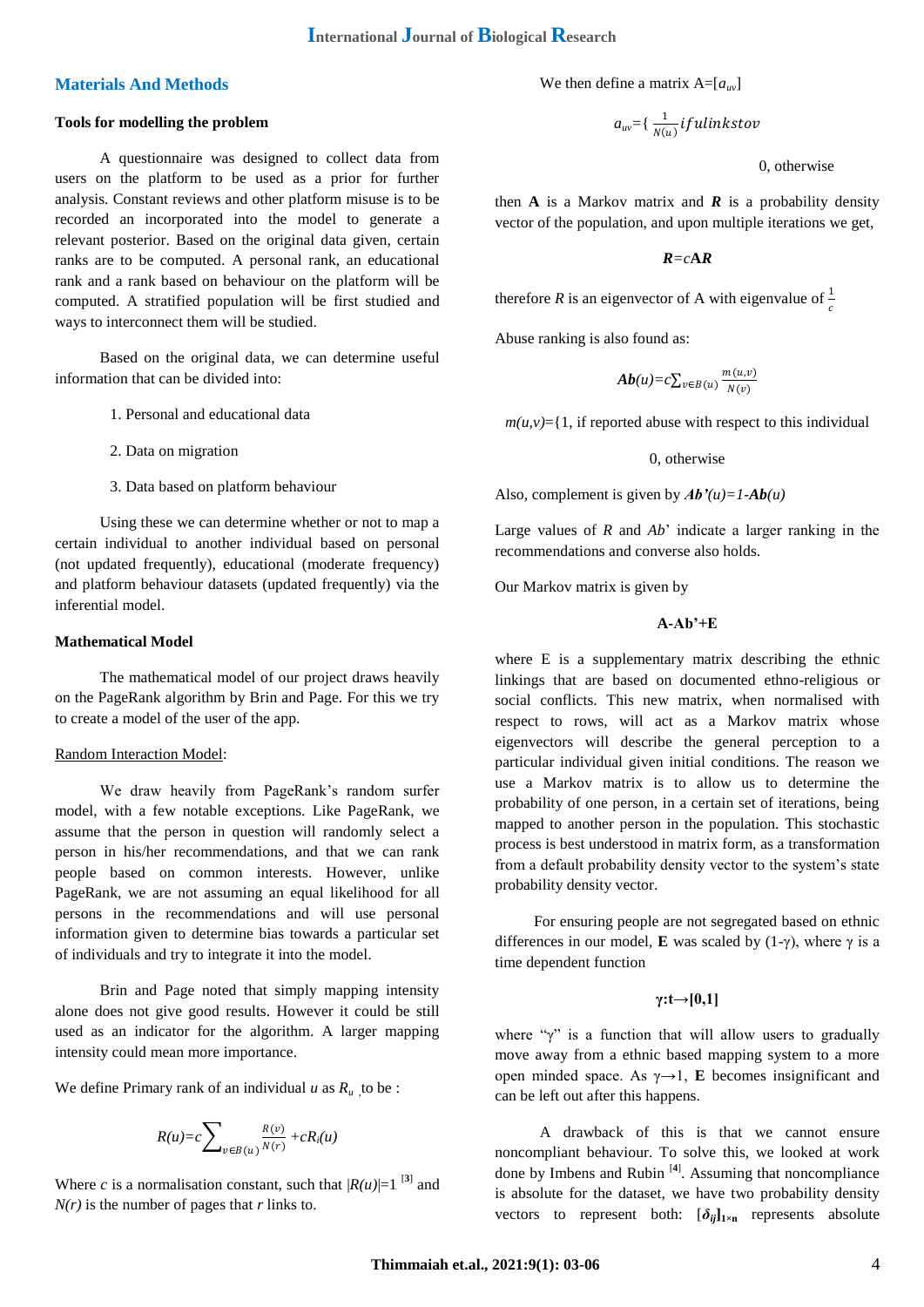noncompliance and  $\frac{e}{n}$  represents absolute compliance to data given. A useful consequence of this is that as population **n**  increases,  $\frac{e}{n}$  tends to 0, resulting in no effect from noncompliance beyond a certain degree.

Defining  $D(R_1|R_2)$  for the noncompliant behavioural component, as a likelihood function, which shows us how likely the dataset could have given unusable data given we assume that the data is fully correct.

This can be represented with an  $n \times 2$  matrix for *R* that can supplement the ranking matrix

$$
R = [\delta_{ab} \frac{e}{n}]_{1 \times n}
$$

**[4]**

where  $1 \le a \le n$  and *b* is a random number between 1 and *n* 

# **Results**

Our Markov matrix will be defined as: **M**=**A-Ab'+(1-γ)E**

and the Markov matrix itself can be written as  $\mathbf{M}$ <sup>,</sup> $_{ij}$ = $\mathbf{M}_{ij}$ / (  $\sum_{j=1}^{n,~~i\neq j}\mathbf{M}_{ij}$ )

and this may be used to evaluate for the population mapping probability vector as:

 $R_{n+1} = M'R_n$ 

where **R** will be evaluated to a certain number of iterations as dictated by the size of the population. [**8**]

 Similar to the Google matrix, people with many common interests that match is less likely and hence this operation may be reduced to a  $O(n)$  operation instead of the  $O(n^2)$  as expected of the matrix. <sup>[8]</sup>

Design of the survey questionnaire model for the study

**--------------------------------------------------------------------**

**Survey Questionnaire: Jesuit Worldwide Learning Project** -------------------------------------------------------------------

#### **Questionnaire**

- **(i)** Please fill in the given space on the right your answers to the corresponding question
- **(ii)** Please fill in the answers in block letters
- **(iii)** This questionnaire has **one** printed side. Please answer all questions asked.

| <b>A. Profile Details:</b>       |                                                                                   |  |
|----------------------------------|-----------------------------------------------------------------------------------|--|
| (i)                              | Name                                                                              |  |
| (ii)                             | Date of Birth (DD-MM-<br>YYYY)                                                    |  |
| (iii)                            | Nationality/ Country of<br>current residence                                      |  |
| (iv)                             | State of residence in nation<br>mentioned in (iii)                                |  |
| (v)                              | Ethnicity                                                                         |  |
| (vi)                             | Religion practising/Religion<br>of family                                         |  |
| (vii)                            | Highest Level of education                                                        |  |
| (viii)                           | Specialisation                                                                    |  |
| (ix)                             | Sex                                                                               |  |
| <b>B.</b> Additional Information |                                                                                   |  |
| (i)                              | Could you state the reasons<br>as to why you came to<br>Bangalore?                |  |
| (ii)                             | What is your state of origin?                                                     |  |
| (iii)                            | Why did you choose<br>Bangalore specifically?                                     |  |
| (iv)                             | Have you faced<br>discrimination of any form<br>during your stay in<br>Bangalore? |  |
| (v)                              | Could you state as to what<br>the problem was<br>specifically?                    |  |

#### **Conclusion**

The above Random Interaction model is an algorithm that was devised after extensive discussions, both with individuals who have worked with people affected by ethnic biases and other socio-cultural issues and with individuals who have also been affected by said bias. This algorithm will account for noncompliant data if supplied to it. The evolution of the model as ethnic identities are rendered insignificant to the ranking, will provide valuable insight to the nature of biases. The model should be valid for use in situations similar to those presented here. This algorithm will serve as a template for a larger mathematical model for a ranking based application to be used by the Jesuits for global reach studies to understand ethnic biases.

**------------------------------------------------------------------**

The design of the questions was done in such manner to prevent the questionnaire from seeming to intrude on the personal lives of the individuals concerned. Also the questions were designed keeping in mind certain situations that may occur, like